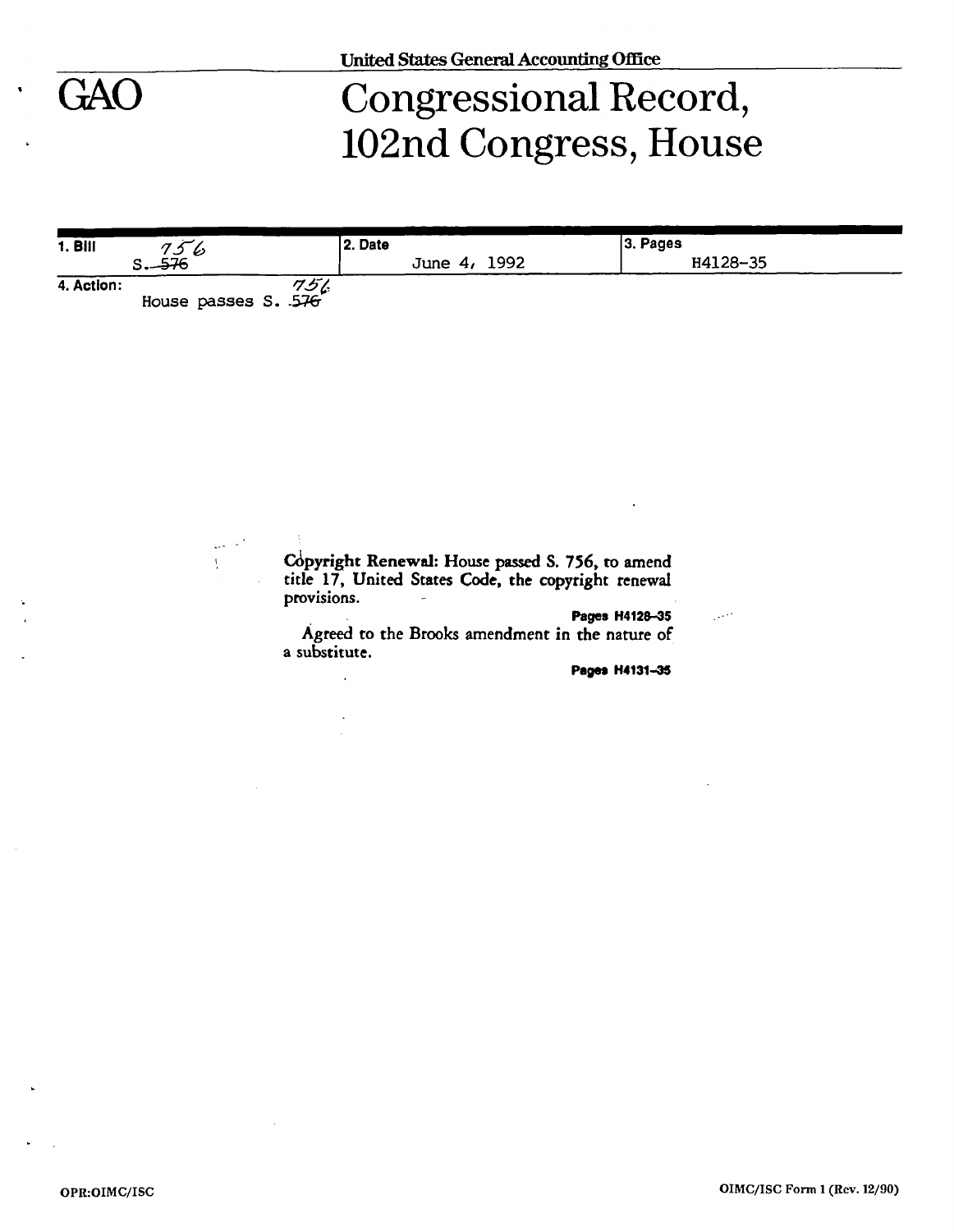## **COPYRIGHT AMENDMENTS ACT OF 1992**

**Mr. BROOKS. Mr. Speaker, I ask unanimous consent to take from the Speaker's table the Senate bill (S. 756) to amend title 17, United States Code, the copyright renewal provisions, and for other purposes and ask for its immediate consideration in the House.** 

**The Clerk read the title of the Senate 6111.** 

**The SPEAKER pro tempore. Is there objection to the request of the gentleman from Texas?** 

**There was no objection.** 

 $\lambda$ 

**The Clerk read the Senate bill as follows:** 

**a 756** 

*Be it enacted by the Senate and House of Representatives of the United States of America in Congress assembled.* 

 $\mathcal{A}$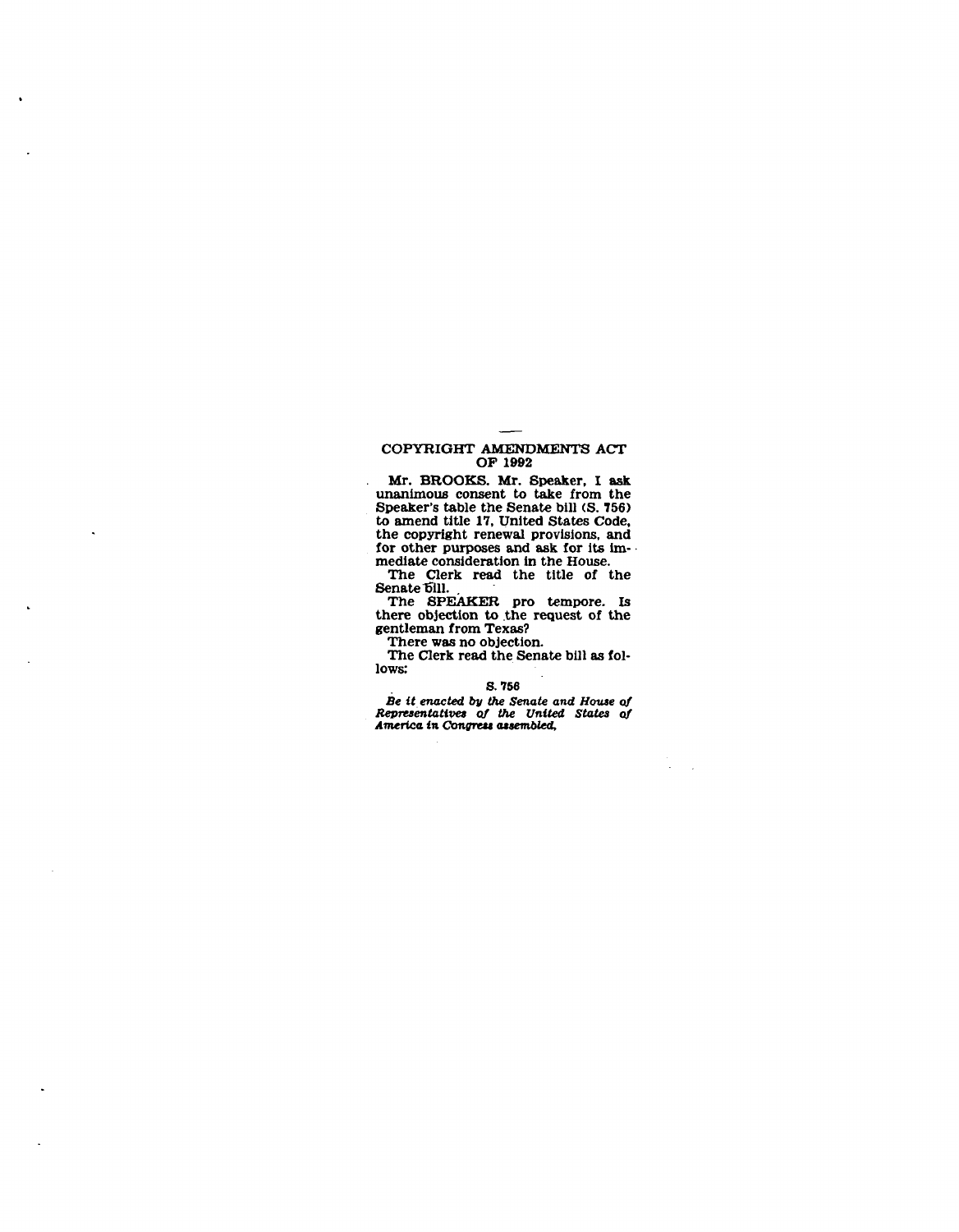### **TITLE I—COPYRIGHT RENEWAL PROVISIONS**

**GECTION 101. COPYRIGHT RENEWAL PROVISIONS. (a) DURATION OP COPYRIGHT. SUBSISTING COPYRIGHTS—Section 304(a) of title 17, United States Code, Is amended to read as follows:** 

**"(a) COPYRIGHTS IN THEIR FIRST TERM ON JANUARY 1. 1978.—(1)(A) Any copyright, the first term of which is subsisting on January 1. 1978, shall endure for 28 years from the**  date it was originally secured.

**"(B) In the case of—** 

**"(1) any posthumous work or of any periodical, cyclopedic, or other composite work upon which the copyright was originally secured by the proprietor thereof, or** 

**"(11) any work copyrighted by a corporate body (otherwise than as assignee or licensee of the individual author) or by an employer for whom such work is made for hire,** 

**the proprietor of such copyright shall be entitled to a renewal and extension of the copyright In such work for the further term of 47 years.** 

**"(C) In the case of any other copyrighted work, including a contribution by an individual author to a periodical or to a cyclopedic or other composite work—** 

**"(1) the author of such work, if the author is still living,** 

**"(li) the widow, widower, or children of the author, if the author is not living,** 

**"(ill) the author's executors, if such author, widow, widower, or children are not living, or** 

**"(iv) the author's next of kin, in the absence of a will of the author,** 

**shall be entitled to a renewal and extension of the copyright In such work for a further term of 47 years.** 

**"(2XA) At the expiration of the original term of copyright in a work specified in paragraph (1MB) of this subsection, the copyright shall endure for a renewed and extended further term of 47 years, which—** 

**"(i) if an application to register a claim to such further term has been made to the Copyright Office within 1 year before the expiration of the original term of copyright, and the claim Is registered, shall vest, upon the beginning of such further term, in the proprietor of the copyright who Is entitled to claim the renewal of copyright at the time the application is made; or** 

**"(ii) if no such application is made or the claim pursuant to such application is not registered, shall vest, upon the beginning of such further term. In the person or entity that was the proprietor of the copyright as of the last day of the original term of copyright.** 

**"(B) At the expiration of the original term of copyright In a work specified in paragraph (1KC) of this subsection, the copyright shall endure for a renewed and extended further term of 47 years, which—** 

**"(i) if an application to register a claim to such further term has been made to the Copyright Office within 1 year before the expiration of the original term of copyright, and the claim is registered, shall vest, upon the beginning of such further term, in any person who is entitled under paragraph (IXC) to the renewal and extension of the copyright at the time the application is made: or** 

**"(U) If no such application is made or the claim pursuant to such application Is not registered, shall vest, upon the beginning of**  such further term, in any person entitled under paragraph (1)(C), as of the last day of **the original term of copyright, to the renewal and extension of the copyright.** 

**"(3XA) An application to register a claim to the renewed and extended term of copyright in a work may be made to the Copyright Office-**

**"(1) within 1 year before the expiration of the original term of copyright by any person entitled under paragraph (1) (B) or (C) to such further term of 47 years; and** 

**"(11) at any time during the renewed and extended term by any person in whom such further term vested, under paragraph (2) (A) or (B), or by any successor or assign of such person, if the application is made in the name of such person.** 

**"(B) Such an application Is not a condition of the renewal and extension of the copyright in a work for a further term of 47 years.** 

**"(4)(A) If an application to register a claim to the renewed and extended term of copyright In a work is not made within 1 year before the expiration of the original term of copyright in a work, or if the claim pursuant to such application is not registered, then a derivative work prepared under authority of a grant of a transfer or license of copyright that is made before the expiration of the original term of copyright, may continue to be used under the terms of the grant during the renewed and extended term of copyright without infringing the copyright, except that such use does not extend to the preparation during such renewed and extended term of other derivative works based upon the copyrighted work covered by such grant** 

**"(B) If an application to register a claim to the renewed and extended term of copyright in a work is made within 1 year before its expiration, and the claim is registered, the certificate of such registration shall constitute prima facie evidence as to the validity of the copyright during its renewed and extended term and of the facts stated in the certificate. The evidentiary weight to be accorded the certificate of a registration of a renewed and extended term of copyright made after the end of that 1-year period shall be within the discretion of the court.".** 

**(b) LEGAL EFFECT OP RENEWAL OF COPY-RIGHT IS UNCHANGED.—The renewal and extension of a copyright for a further term of 47 years as provided under paragraphs (1) and (2) of section 304(a) of title 17, United States Code, (as amended by subsection (a) of this section) shall have the same effect with respect to any grant, before the effective date of this section, of a transfer or license of the further term as did the renewal of a copyright before the effective date of this section under the law in effect at the time of such grant.** 

**(c) CONFORMING AMENDMENT.—Section 304(c) of title 17. United States Code, is amended in the matter preceding paragraph (1) by striking "second proviso of subsection**  (a)" and inserting "subsection (a)(1)(C)"

**(d) REGISTRATION PERMISSIVE.—Section 408(a) of title 17, United States Code, is amended by striking "At" and all that fol**lows through "unpublished work," and in**serting "At any time during the subsistence**  of the first term of copyright in any pub**lished or unpublished work in which the copyright was secured before January 1, 1978, and during the subsistence of any**  copyright secured on or after that date."

**(e) FALSE REPRESENTATION.—Section 506(e) of title 17, United States Code, is amended by inserting after "409," the following: "In the application for a renewal registration,".** 

**(f) COPYRIGHT OFPICE FEES.—Section 708(a)(2) of title 17, United States Code, is amended—** 

**(1) by striking "In its first term"; and** 

**(2) by striking "\*12" and Inserting "\$20". (g) EFFECTIVE DATE; COPYRIGHTS AFFECTED** 

**BY AMENDMENT.—(1) Subject to paragraphs (2) and (3), this section and the amendments made by this section shall take effect on the date of the enactment of this Act.** 

**(2) The amendments made by this section shall apply only to those copyrights secured between January 1, 1963, and December 31. 1977. Copyrights secured before January 1, 1963, shall be governed by the provisions of section 304(a) of title 17, United States Code, as in effect on the day before the effective date of this section.** 

**(3) This section and the amendments made by this section shall not affect any court proceedings pending on the effective date of this section.** 

**SEC 102. REPEAL OF COPYRIGHT REPORT TO CON-GRESS.** 

**Section 108(i) of title 17, United States Code, is repealed.** 

**TITLE II-F1LM PRESERVATION** 

**SEC 201. SHORT TITLE.** 

**This title may be cited as the "National Film Preservation Act of 1991".** 

**SEC. 202. FINDINGS. The Congress finds that—** 

**(1) motion pictures are an Indigenous American art form that has been emulated throughout the world;** 

**(2) certain motion pictures represent an enduring part of our Nation's historical and cultural heritage;** 

**(3) because of deterioration or loss, less than one-half of the feature-length films produced In the United States before 1951. including only 20 percent of the silent films, still exist and many of the films produced after 1951 are deteriorating at an alarming rate; and** 

**(4) it is appropriate and necessary for the Federal Government to—** 

**(A) recognize motion pictures as a significant American art form deserving of protection, including preservation and restoration; and** 

**(B) establish a National Film Registry of films that represent an enduring part of our national, historical, and cultural heritage, which Registry should be established and maintained In the Library of Congress; and** 

**(5) to the extent possible, and with the permission of the copyright owners, films selected for inclusion In the National Film Registry should be made widely available to the American public In their Registry versions.** 

**SEC 203. NATIONAL FILM REGISTRY OF THE LI-BRARY OF CONGRESS.** 

**The Librarian of Congress (hereafter in this title referred to as the "Librarian")**  shall establish a National Film Registry **under the provisions of this Act, for the purposes of recognizing and preserving films that are culturally, historically, or aesthetically significant.** 

**SEC 204. DUTIES OF THE LIBRARIAN OF CONGRESS. (a) DUTIES.—The Librarian shall, after consultation with the Board established under section 205—** 

**(1) after completion of the study required under section 212. establish a comprehensive national film preservation program for films, in conjunction with other major film archives, with the objectives of—** 

**(A) coordinating activities to assure that ongoing efforts of archivists and copyright owners, and others in the public and private sector are effective and complementary;** 

**(B) generating public awareness of and support for those activities;** 

**(C) increasing accessibility of films for educational purposes; and** 

**(D) improving nationwide activities in the preservation of works in other media such as videotape;** 

**(2) establish criteria and procedures pursuant to which films may be Included in the National Film Registry, except that no film shall be eligible for inclusion in the Nation-**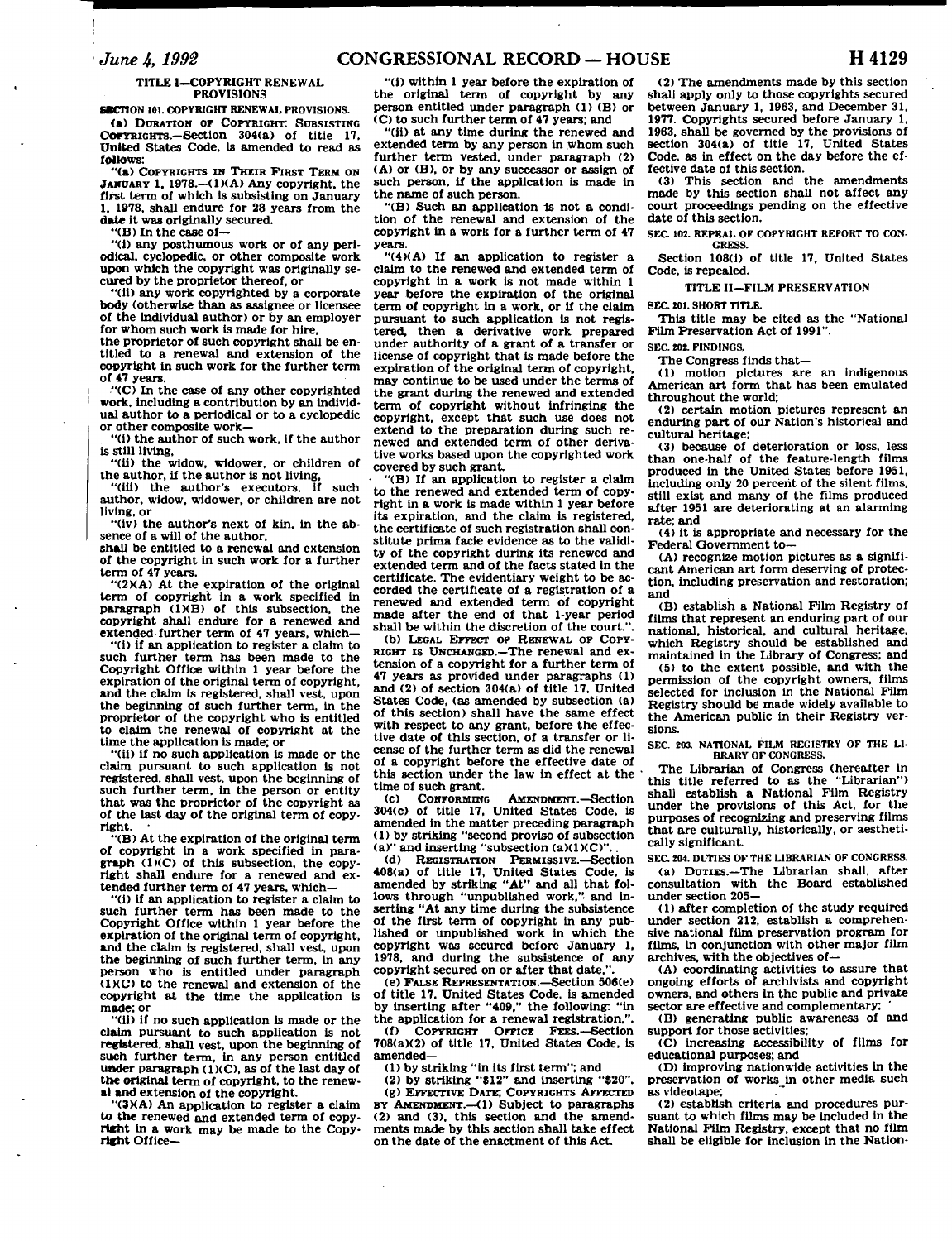**al Film Registry until 10 years after such film's first publication;** 

**(3) establish procedures whereby the general public may make recommendations to the Board regarding the inclusion of films in such National Film Registry;** 

**(4) establish procedures for the examination by the Library of Congress of copies of films named for inclusion in the National Film Registry to determine eligibility for the use of the seal of the National Film Registry;** 

**(5) determine which films satisfy the criteria developed under paragraph (2) and qualify to be Included in the National Film Registry, except that the Librarian shall not select more than 25 films each year for inclusion in such Registry;** 

**(6) publish in the Federal Register the name of each film that Is selected for inclusion in the National Film Registry;** 

**(7) provide a seal to indicate that a film is included In the National Film Registry,** 

**(8) to the extent practicable, ensure, subject to the rights of copyright owners, that there is a Registry version of each film selected for the National Film Registry;** 

**(9) publish in the Federal Register the standards for preservation or restoration that shall qualify films for use of the seal; and** 

**(10) submit an annual report to the appropriate committees of the Congress, listing films included in the National Film Registry and describing the activities of the Board.** 

**(b) SEAL.—A seal provided for a film under subsection (a)(7) may be used on any copy of the Registry version of such film as defined in section 211(6). Before such seal may be used, the Library of Congress shall have examined and approved the print from which the copy was made. In the case of copyrighted works, only the copyright owner or his duly authorized licensee may place or authorize the placement of a seal on a copy of a film selected for inclusion In the National Film Registry. In the case of works no longer protected by copyright, the Library may affix a seal. The person authorized by this subsection to place a seal on a copy of a film selected for Inclusion in the National Film Registry may accompany such seal with the following language: "This film is Included in the National Film Registry, which Is maintained by the Library of Congress, and was preserved under the National Film Preservation Act of 1991.". SEC 105. NATIONAL FILM PRESERVATION BOARD.** 

**(a) NUMBER AND APPOINTMENT.—(1) The Librarian shall establish in the Library of Congress a National Film Preservation Board to be comprised of 17 members, selected by the Librarian in accordance with the provisions of this section. Each organization listed in subparagraphs (A) through (P) shall submit a list of not less than three qualified candidates to the Librarian. With the exception of the member listed In subparagraph (Q), the Librarian shall appoint 1 member from each such list submitted by the following organizations, and shall designate from that list an alternate who may attend those meetings to which the individual appointed to the Board cannot attend. Such organizations shall include—** 

**(A) the Academy of Motion Picture Arts and Sciences;** 

**(B) the Directors Guild of America;** 

**(C) the Writers Guild of America East and West, appointed In accordance with paragraph (2);** 

**(D) the National Society of Film Critics;** 

**(E) the Society for Cinema Studies;** 

**(F) the American Film Institute;** 

**(G) the Department of Theatre, Film and Television, College of Fine Arts at the University of California, Los Angeles;** 

**(H) the Department of Film and Television at New York University Tisch School of the Arts;** 

**(1) the University Film and Video Association;** 

**(J) the Motion Picture Association of America;** 

**(K) the National Association of Broadcasters;** 

**(L) the Alliance of Motion Picture and Television Producers;** 

**(M) the Screen Actors Guild of America;** 

**(N) the National Association of Theater Owners;** 

**(O) the American Society of Onematographers and the International Photographers Guild, appointed in accordance with paragraph (2KB); >** 

**(P) the United States Members of the International Federation of Film Archives; and** 

**(Q) a member at large.** 

**(2XA) Each organization under paragraph (1KC) shall nominate 3 candidates. The Librarian shall appoint a candidate from 1 organization as a member of the Board, and shall select a candidate from the other organization as an alternate.** 

**(B) The American Society of Cinematographers and the International Photographers Guild shall jointly nominate 3 candidates.** 

**(3) The member at large listed in paragraph (IKQ) shall be chosen by the Librarian from names submitted by organizations in the film Industry, creative artiste, producers, film critics, film preservation organizations, academic institutions with film study programs, and others with knowledge of copyright law and of the importance, use, and dissemination of films. The Librarian shall also select from the names submitted In this paragraph an alternate member at large who may attend those meetings which the member at large cannot attend.** 

**(b) CHAIRPERSON.—The Librarian shall appoint 1 member to serve as Chairperson.** 

**(c) TERM OF OFFICE.—(1) The term of each member of the Board shall be 3 years. There shall be no limit to the number of terms that any Individual member may serve.** 

**(2) A vacancy on the Board shall be filled in the manner prescribed by the Librarian, except that no entity listed In subsection (a) may have more than 1 nominee on the Board at any time.** 

**(d) QUORUM.—Nine members of the Board shall constitute a quorum, but a lesser number may hold hearings.** 

**(e) BASIC PAY.—Members of the Board shall serve without pay. While away from their home or regular places of business in the performance of services for the Board, members of the Board shall be allowed travel expenses, including per diem in lieu of subsistence. In the same manner as persons employed intermittently in Government service are allowed expenses under section 5701 of title 5, United States Code.** 

**(f) MEETINGS.—The Board shall meet at least once each calendar year. Meetings shall be at the call of the Librarian.** 

**(g) CONFLICT OF INTEREST.—The Librarian shall establish rules and procedures to address any potential conflict of interest between a member of the Board and responsibilities of the Board.** 

**SEC 206. POWERS OF THE BOARD.** 

**(a) IN GENERAL.—The Board may, for the purpose of carrying out Its duties, hold such hearings, sit and act at such times and places, take such testimony, and receive such evidence as the Librarian and Board considers appropriate.** 

**(b) NOMINATION OF FILMS.—The Board shall consider, for inclusion In the National** 

**Film Registry, nominations submitted by the general public as well as representatives of the film Industry, such as the guilds and societies representing actors, directors, screenwriters, dnematographers and other creative artists, producers, film critics, film preservation organizations and representatives for academic Institutions with film study programs.** 

**(c) SELECTION OF FILMS.—The Board shall review nominations of films submitted to it for inclusion in the National Film Registry and consult with the Librarian and make recommendations with respect to the selection of films for the Registry and the preservation of these and other films that are culturally, historically, or aesthetically significant The Board shall recommend and the Librarian shall select not more than 25 films a year for inclusion in the Registry.** 

**SEC 297. NATIONAL FILM REGISTRY COLLECTION OF THE LIBRARY OF CONGRESS.** 

**(a) COPT OF FILM.—The Librarian shall endeavor to obtain, by gift from the owner, an archival quality copy of a Registry version of each film included In the National Funs Registry. Whenever possible the Librarian shall endeavor to obtain the best surviving materials, including preprint materials.** 

**(b) ADDITIONAL MATERIALS.—In addition, the Librarian shall endeavor to obtain, for educational and research purposes, additional materials related to each film, such as background materials, production reports, shooting scripts (including continuity scripts) and other similar materials.. Such materials shall become a part of the collection described in subsection (d).** 

**(c) PROPERTY OF THE UNITED STATES.—All copies of films, and other materials, received by the Librarian shall become the property of the United States Government,**  except that nothing in this title shall in**fringe on the copyright owners' rights under title 17, United States Code.** 

**(d) REGISTRY COLLECTION.—All copies of films received by the Librarian shall be maintained in a special collection In the Library of Congress to be known as the "National Film Registry Collection of the Library of Congress". The Librarian shall, by regulation, subject to the limitations of title 17, United States Code—** 

**(1) provide for reasonable access to film\* in such collection for scholarly and research purposes; and** 

**(2) to the extent practicable, and with the permission of the copyright owners, endeavor to exhibit or encourage the exhibition of**  such films to the public.

**SEC 208. SEAL OF THE NATIONAL FILM REGISTRY.** 

**(a) USE OF THE SEAL.—No person shall knowingly distribute or exhibit to the public a copy of a film which bears a seal as described under section 204(aX7) If such film—** 

**(1) is not included in the National Film Registry; or** 

**(2) Is included in the National Film Registry, but the print from which such copy was made was not examined and approved for use of the seal by the Library of Congress pursuant to section 204(b).** 

**(b) EFFECTIVE DATE OF THE SEAL.—The use of the seal as described in this section shall be effective for each film after publication by the Librarian in the Federal Register of the name of that film selected for inclusion In the National Film Registry.** 

#### **SEC 209. REMEDIES.**

**(a) JURISDICTION.—The several district courts of the United States shall have jurisdiction, for cause shown, to prevent and restrain violations of section 208 upon the application of the Librarian to the Attorney General of the United States acting**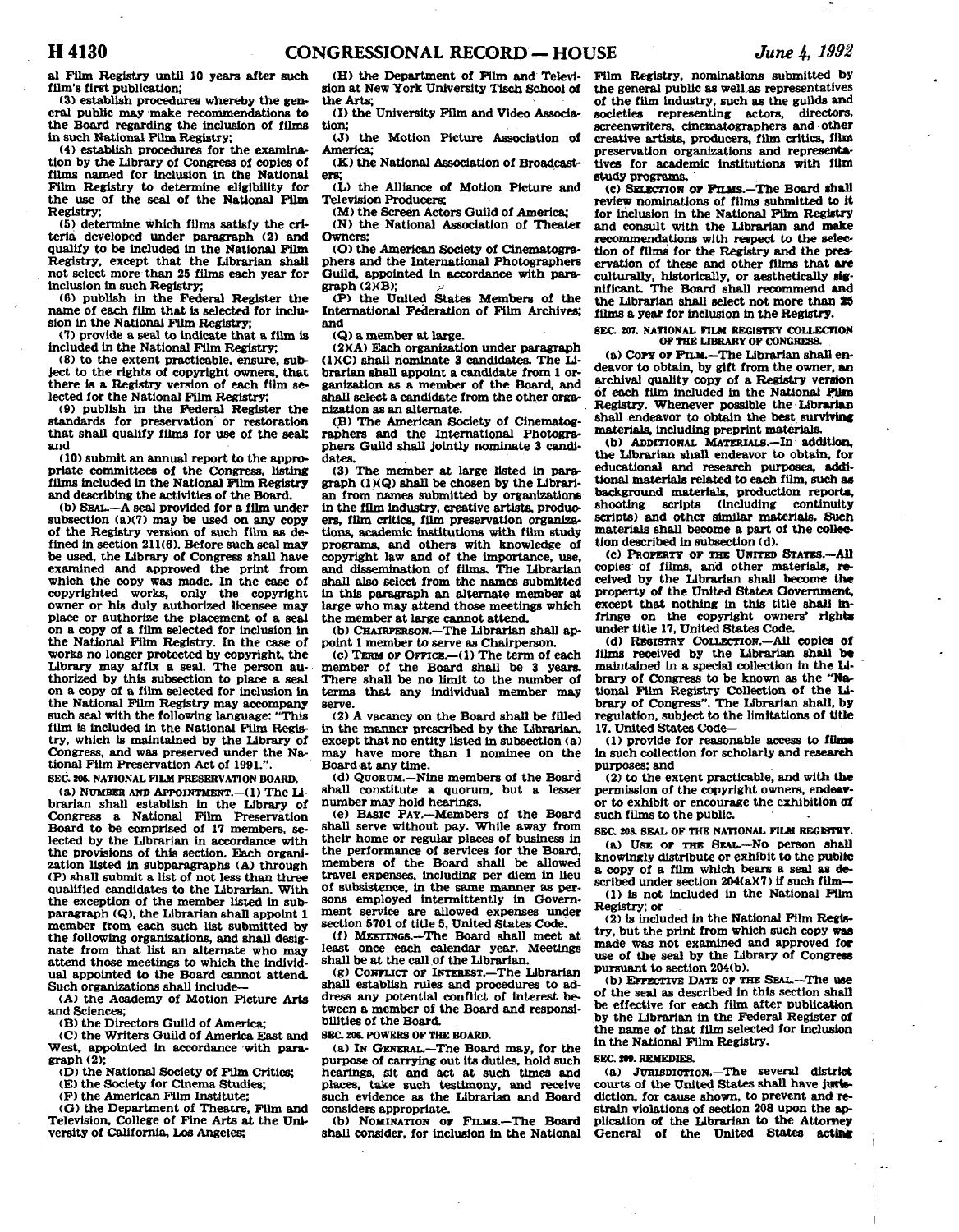**through the several United States Attorneys In their several districts.** 

**(b) RELIEF.—<1) Except as provided in paragraph (2). relief shall be limited to the prospective removal of the seal of the National Film Registry.** 

**(2) In any case In which the Librarian finds a pattern or practice of the willful violation of this title, the United States District Courts may order civil fines of not more than \$10,000 and appropriate Injunctive relief.** 

**(c) EXCLUSIVE REMEDIES.—The remedies provided under this section shall be the exclusive remedies under this title or any other Federal or State law, regarding the use of the seal as described by section 204(a)(7).** 

**SEC. 210. STAFF OF BOARD: EXPERTS AND CON-SULTANTS.** 

**(a) STAFF.—The Librarian may appoint and fix the pay of such personnel as the Librarian considers appropriate.** 

**(b) EXPERTS AND CONSULTANTS.—The Librarian may procure temporary and Intermittent services under section 3109(b) of title 5, United States Code, but at rates for individuals not to exceed the daily equivalent of the maximum rate of basic pay payable for OS-15 of the- General Schedule, and In no case may a Board member be paid as an expert or consultant.** 

**SEC 211. DEFINITIONS.** 

**For purposes of this title: (1) The term "Board" means the National Film Preservation Board.** 

**(2) The term "copy" used In reference to a film means a copy fixed on film stock, not on other media such as videotapes or laser disks.** 

**(3) The term "film" means a motion picture as defined in section 101 of title 17, United States Code, except that such term excludes any works not originally fixed on film stock, such as videotapes or laser disks.** 

**(4) The term "Librarian" means the Librarian of Congress.** 

**(5) The term "publication" means a publi-cation as defined in section 101 of title 17, United States Code.** 

**(6) The term "Registry version" means, with respect to a film, the version of the film first published or as complete a version as bona fide preservation and restoration activities by the Library of Congress or another archive acting pursuant to section 204 can compile.** 

**SEC S12. STUDY BY THE LIBRARIAN OF CONCRESS. The Librarian, after consultation with the Board, shall conduct a study on the state of film preservation and restoration, including the activities of the Library of Congress and the other major film archives in the United Btates. The Librarian shall consult with film archivists, educators and historians, copyright owners, film industry representatives. Including those Involved in the preservation of film, and others involved in activities related to film preservation. No later than 1 year after the date of enactment of this section, the Librarian shall submit to the Congress a report containing the results of the study conducted under this section. 8EC. 213. AUTHORIZATION OF APPROPRIATIONS.** 

**There are authorized to be appropriated to the Library of Congress, such sums as are necessary to carry out the provisions of this title, but In no fiscal year shall such sum exceed \$250,000.** 

## 88C. 214. EFFECTIVE DATE.

**The provisions of this title shall be effective on the date of the enactment of this Act through September 30, 1997. The provisions of this title shall apply to any copy of any film, including films selected for inclusion in the National Film Registry under the National Film Preservation Act of 1988.** 

**Films selected for the National Film Registry under the National Film Preservation Act of 1988 shall be deemed to have been selected under this title. SEC** *tU.* **REPEAL.** 

**The National Film Preservation Act of 1988 (2 U.S.C. 178 et seq.) is repealed.** 

**AMENDMENT IN THE NATURE OF A SUBSTITUTE OFFERED BY MR. BROOKS** 

**Mr. BROOKS . Mr. Speaker, I offer a n amendment in th e natur e of a substitute.** 

**T h e Clerk read as follows:** 

**Amendment in the nature of a substitute offered by Mr. Brooks: Strike all after the enacting clause and insert the following: SECTION 1. SHORT TITLE.** 

**This Act may be cited as the "Copyright Amendments Act of 1992".** 

**TITLE I—RENEWAL OF COPYRIGHT SEC 101. SHORT TITLE.** 

**This title may be referred to as the "Copyright Renewal Act of 1992".** 

**SEC 102. COPYRIGHT RENEWAL PROVISIONS.** 

**(a) DURATION OF COPYRIGHT SUBSISTING COPYRIGHTS.—Section 304(a) of title 17, United States Code, is amended to read as follows:** 

**"(a) COPYRIGHTS IN THEIR FIRST TERM ON**  JANUARY 1, 1978.—(1)(A) Any copyright, the **first term of which is subsisting on January 1, 1978, shall endure for 28 years from the date It was originally secured.** 

**"(B) In the case of—** 

**"(i) any posthumous work or of any periodical, cyclopedic, or other composite work upon which the copyright was originally secured by the proprietor thereof, or** 

**"(ii) any work copyrighted by a corporate body (otherwise than as assignee or licensee of the individual author) or by an employer for whom such work is made for hire,** 

**the proprietor of such copyright shall be entitled to a renewal and extension of the copyright in such work for the further term of 47 years.** 

**"(C) In the case of any other copyrighted work, including a contribution by an individual author to a periodical or to a cyclopedic or other composite work—** 

**"(i) the author of such work, if the author is still living,** 

**"(11) the widow, widower, or children of the author, if the author is not living,** 

**"(ill) the author's executors, if such author, widow, widower, or children are not living, or** 

**"(iv) the author's next of kin, in the absence of a will of the author,** 

**shall be entitled to a renewal and extension of the copyright In such work for a further term of 47 years.** 

**"(2)(A) At the expiration of the original term of copyright in a work specified in**  paragraph (1)(B) of this subsection, the **copyright shall endure for a renewed and extended'further term of 47 years, which—** 

**"(1) if an application to register a claim to such further term has been made to the Copyright Office within 1 year before the expiration of the original term of copyright, and the claim Is registered, shall vest, upon the beginning of such further term, in the proprietor of the copyright who is entitled to claim the renewal of copyright at the time the application Is made; or** 

**"(11) If no such application is made or the claim pursuant to such application is not registered, shall vest, upon the beginning of such further term, in the person or entity that was the proprietor of the copyright as of the last day of the original term of copyright.** 

**"(B) At the expiration of the original term of copyright in a work specified in para-** **graph (1)(C) of this subsection, the copyright shall endure for a renewed and extended further term of 47 years, which—** 

**"(i) if an application to register a claim to such further term has been made to the Copyright Office within 1 year before the expiration of the original term of copyright, and the claim is registered, shall vest, upon the beginning of such further term, in any person who is entitled under paragraph (IXC) to the renewal and extension of the copyright at the time the application is made; or** 

**"(11) if no such application is made or the claim pursuant to such application is not registered, shall vest, upon the beginning of such further term, in any person entitled**  under paragraph (1)(C), as of the last day of **the original term of copyright, to the renewal and extension of the copyright.** 

**"(3XA) An application to register a claim to the renewed and extended term of copyright In a work may be made to the Copyright Office—** 

**"(i) within 1 year before the expiration of the original term of copyright by any person entitled under paragraph (1) (B) or (C) to such further term of 47 years; and** 

**"(ii) at any time during the renewed and extended term by any person in whom such further term vested, under paragraph (2) (A) or (B), or by any successor or assign of such person, if the application is made in the name of such person.** 

**"(B) Such an application is not a condition of the renewal and extension of the copyright in a work for a further term of 47 years.** 

**"(4)(A) If an application to register a claim to the renewed and extended term of copyright in a work is not made within 1 year before the expiration of the original term of copyright in a work, or if the claim pursuant to such application is not regis-tered, then a derivative work prepared under authority of a grant of a transfer or license of the copyright that is made before the expiration of the original term of copyright may continue to be used under the terms of the grant during the renewed and extended term of copyright without infringing the copyright, except that such use does not extend to the preparation during such renewed and extended term of other derivative works based upon the copyrighted work covered by such grant.** 

**"(B) If an application to register a claim to the renewed and extended term of copyright in a work is made within 1 year before its expiration, and the claim is registered, the certificate of such registration shall constitute prima facie evidence as to the validity of the copyright during its renewed and extended term and of the facts stated in the certificate. The evidentiary weight to be accorded the certificates of a registration of a renewed and extended term of copyright made after the end of that 1-year period shall be within the discretion of the court.".** 

**(b) REGISTRATION.—(1) Section 409 of title 17, United States Code, is amended by adding at the end the following:** 

**"If an application is submitted for the renewed and extended term provided for in section 304(a)(3)(A) and an original term registration has not been made, the Regis-ter may request information with respect to the existence, ownership, or duration of the copyright for the original term.".** 

**(2) Section 101 of title 17, United States Code, is amended by inserting after the definition of "publication" the following:** 

**"Registration", for purposes of sections 205(c)(2), 405. 406, 410(d). 411, 412. and 506(e). means a registration of a claim in the original or the renewed and extended term of copyright.".**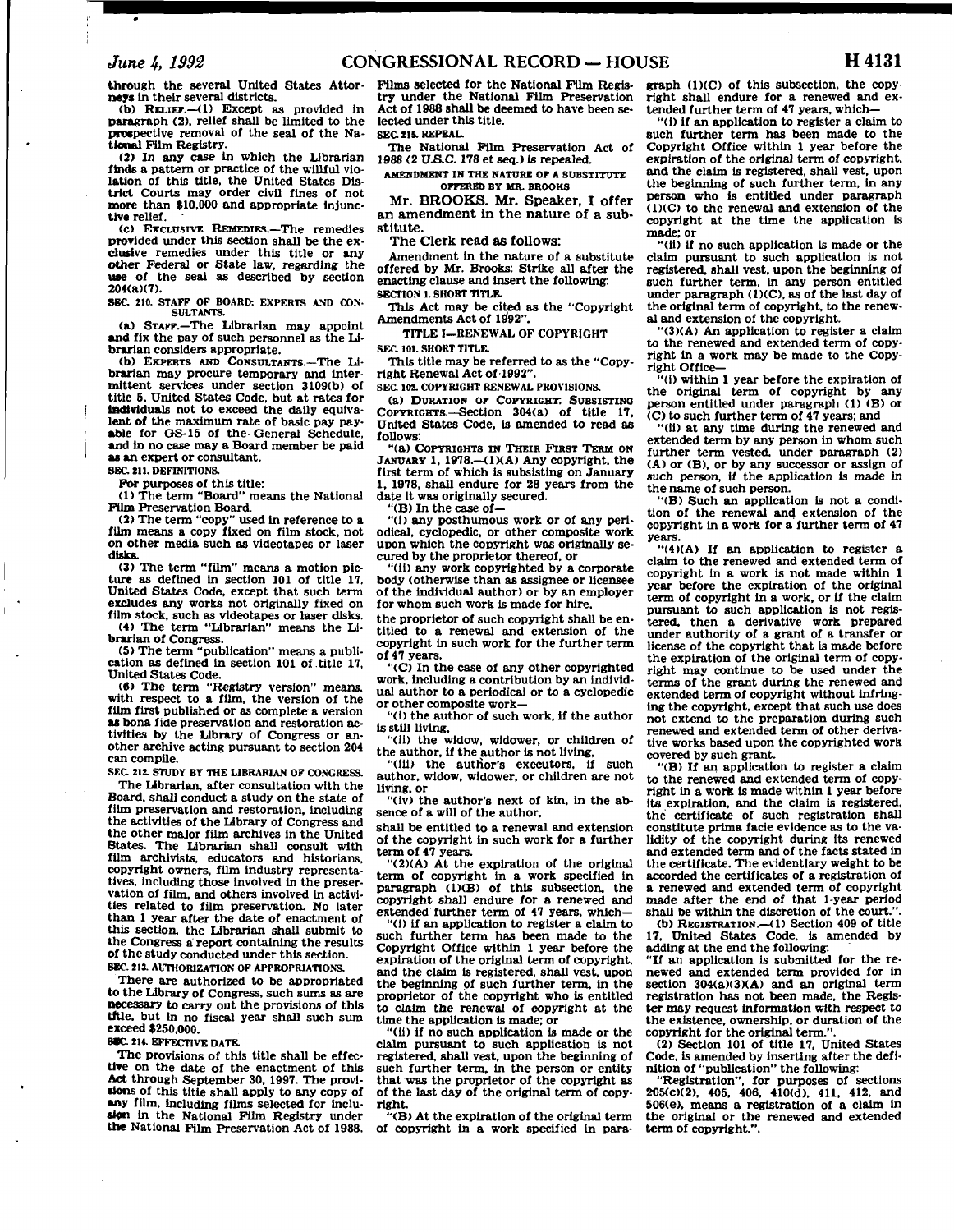**(c) LEGAL EFFECT OP RENEWAL OF COPY-RIGHT UNCHANGED.—The renewal and extension of a copyright for a further term of 47 years provided for under paragraphs (1) and (2) of section 304(a) of title 17, United States Code, (as amended by subsection (a) of this section) shall have the same effect with respect to any grant, before the effective date of this section, of a transfer or license of the further term as did the renewal of a copyright before the effective date of this section under the law in effect at the time of such grant.** 

**(d) CONFORMING AMENDMENT.—Section 304(c) of title 17. United States Code, Is amended in the matter preceding paragraph (1) by striking "second proviso of subsection**  (a)" and inserting "subsection (a)(1)(C)"

**(e) REGISTRATION PERMISSIVE.—Section 408(a) of title 17, United States Code, is amended by striking "At" and all that follows through "unpublished work," and inserting "At any time during the subsistence of the first term of copyright in any published or unpublished work In which the copyright was secured before January 1, 1978, and during the subsistence of any copyright secured on or after that date,".** 

(f) COPYRIGHT OFFICE FEES.—Section **708(a)(2)** of title 17, United States Code, is **amended—** 

**(1) by striking "in its first term"; and** 

**(2) by striking "\$12" and Inserting "\$20". (g) EFFECTIVE DATE; COPYRIGHTS AFFECTED BY AMENDMENT.—<1) Subject to paragraphs . (2) and (3), this section and the amendments made by this section shall take effect on the date of the enactment of this Act.** 

**(2) The amendments made by this section shall apply only to those copyrights secured between January 1, 1964, and December 31, 1977. Copyrights secured before January 1, 1964, shall be governed by the provisions of section 304(a) of title 17, United States Code, as in effect on the day before the effective date of this section.** 

**(3) This section and the amendments made by this section shall not affect any court proceedings pending on the effective date of this section.** 

**TITLE n—NATIONAL FILM PRESERVATION SEC 201. SHORT TITLE.** 

**This title may be cited as the "National Film Preservation Act of 1992".** 

**SEC 202. NATIONAL FILM REGISTRY OF THE LI-BRARY OF CONGRESS.** 

**The Librarian of Congress (hereinafter In this title referred to as the "Librarian") shall establish a National Film Registry pursuant to the provisions of this title, for the purpose of maintaining and preserving films that are culturally, historically, or aesthetically significant.** 

**SEC 203. DUTIES OF THE LIBRARIAN OF CONGRESS. (a) STUDY OF FILM PRESERVATION.—(1) The Librarian shall, after consultation with the Board established pursuant to section 204, conduct a study on the current state of film preservation and restoration activities, including the activities of the Library of Congress and the other major film archives In the United States. The Librarian shall, in conducting the study—** 

**(A) take into account the objectives of the national film preservation program set**  forth in clauses (i) through (iii) of subsection (b)(1)(A); and

**(B) consult with film archivists, educators and historians, copyright owners, film industry representatives. Including those involved in the preservation of film, and others involved in activities related to film preservation.** 

**The study shall Include an examination of the concerns of private organizations and individuals involved in the collection and**  **use of abandoned films such as training, educational, and other historically Important films.** 

**(2) Not later than 1 year after the date of the enactment of this Act, the Librarian shall submit to the Congress a report containing the results of the study conducted under paragraph (1).** 

**(b) POWERS.—(1) The Librarian shall, after consultation with the Board, do the following:** 

**(A) After completion of the study required by subsection (a), the Librarian shall, taking into account the results of the study, establish a comprehensive national film preservation program for motion pictures, in con-Junction -with other film archivists and copyright owners. The objectives of such a program shall include—** 

**(1) coordinating activities to assure that efforts of archivists and copyright owners, and others in the public and private sector, are effective and complementary;** 

**(11) generating public awareness of and support for those activities; and** 

**(Hi) increasing accessibility of films for educational purposes, and improving nationwide activities in the preservation of works in other media such as videotape.** 

**(B) The Librarian shall establish guidelines and procedures under which films may be included in the National Film Registry, except that no film shall be eligible for inclusion in the National Film Registry until 10 years after such film's first publication.** 

**(C) The Librarian shall establish procedures under which the general public may make recommendations to the Board regarding the inclusion of films in the National Film Registry.** 

**(D) The Librarian shall establish procedures for the examination by the Librarian of prints of films named for inclusion in the National Film Registry to determine their eligibility for the use of the seal of the National Film Registry under paragraph (3).** 

**<E) The Librarian shall determine which films satisfy the criteria established under subparagraph (B) and qualify for inclusion in the National Film Registry, except that the Librarian shall not select more than 25 films each year for inclusion in the Registry.** 

**(2) The Librarian shall publish in the Federal Register the name of each film that Is selected for Inclusion in the National Film Registry.** 

**(3) The Librarian shall provide a seal to Indicate that a film has been Included In the National Film Registry and is the Registry version of that film.** 

**(4) The Librarian shall publish in the Federal Register the criteria used to determine the Registry version of a film.** 

**(5) The Librarian shall submit to the Congress a report, not less than once every two years, listing films included in the National Film Registry and describing the activities of the Board.** 

**(c) SEAL.—The seal provided under subsection (bX3) may be used on any copy of the Registry version of a film. Such seal may be used only after the Librarian has examined and approved the print from which the copy was made. In the case of copyrighted works, only the copyright owner or an authorized licensee of the copyright may place or authorize the placement of the seal on a copy of a film selected for inclusion In the National Film Registry, and the Librarian may place the seal on any print or copy of the film that is maintained in the National Film Registry Collection of the Library of Congress. The person authorized to place the seal on a copy of a film selected for inclusion in the National Film Registry may accompany such seal with the following language: "This film is Included In the National** 

**Film Registry, which is maintained by the Library of Congress, and was preserved under the National Film Preservation Act of 1992.".** 

**(d) DEVELOPMENT OF STANDARDS.—The Librarian shall develop standards or guidelines by which to assess the preservation or restoration of films that will qualify films for use of the seal under this section.** 

**SEC 204. NATIONAL FILM PRESERVATION BOARD.** 

**(a) NUMBER AND APPOINTMENT.—(1) The Librarian shall establish in the Library of Congress a National Film Preservation**  Board to be comprised of up to 18 members, **who shall be selected by the Librarian in accordance with the provisions of this section. Subject to subparagraphs (C) and (O), the Librarian shall request each organization listed in subparagraphs (A) through (P) to submit to the Librarian a list of not lew than 3 candidates qualified to serve as a member of the Board. Except for the members-at-large appointed under paragraph (2), the Librarian shall appoint 1 member from each such list submitted by such organisations, and shall designate from that list an alternate who may attend those meetings to which the individual appointed to the Board cannot attend. The organizations are the following:** 

**(A) The Academy of Motion Pictures Arts and Sciences.** 

(B) The Directors Guild of America.

**(C) The Writers Guild of America. The Writers Guild of America East and the Writers Guild of America West shall each nominate not less than 3 candidates, and a representative from 1 such organization shall be selected as the member and a representative from the other such organization as the alternate.** 

**(D) The National Society of Film Critics. (E) The Society for Cinema Studies.** 

**(F) The American Film Institute.** 

**(G) The Department of Theatre, Film and** 

**Television of the College of Fine Arts at the University of California, Los Angeles.** 

**(H) The Department of Film and Television of the Tisch School of the Arts at New York University.** 

**(1) The University Film and Video Association.** 

**(J) The Motion Picture Association of America.** 

**(K) The National Association of Broadcasters.** 

**(L) The Alliance of Motion Picture and Television Producers.** 

**(M) The Screen Actors Guild of America. (N) The National Association of Theater Owners.** 

**(O) The American Society of Cinematographers and the International Photographers Guild, which shall Jointly submit 1 list of candidates from which a member and alternate will be selected.** 

**(P) The United States members of the International Federation of Film Archives.** 

**(2) In addition to the Members appointed under paragraph (1), the Librarian shall appoint up to 2 members-at-large. The Librarian shall select the at-large members from names submitted by organizations in the film industry, creative artists, producers, film critics, film preservation organizations, academic institutions with film study programs, and others with knowledge of copyright law and of the importance, use, and dissemination of films. The Librarian shall, in selecting 1 such member-at-large, give preference to individuals who are responsible for commercial film libraries. The li**brarian shall also select from the names **submitted under this paragraph an alternate for each member-at-large, who may**  attend those meetings to **member-at-large cannot attend.**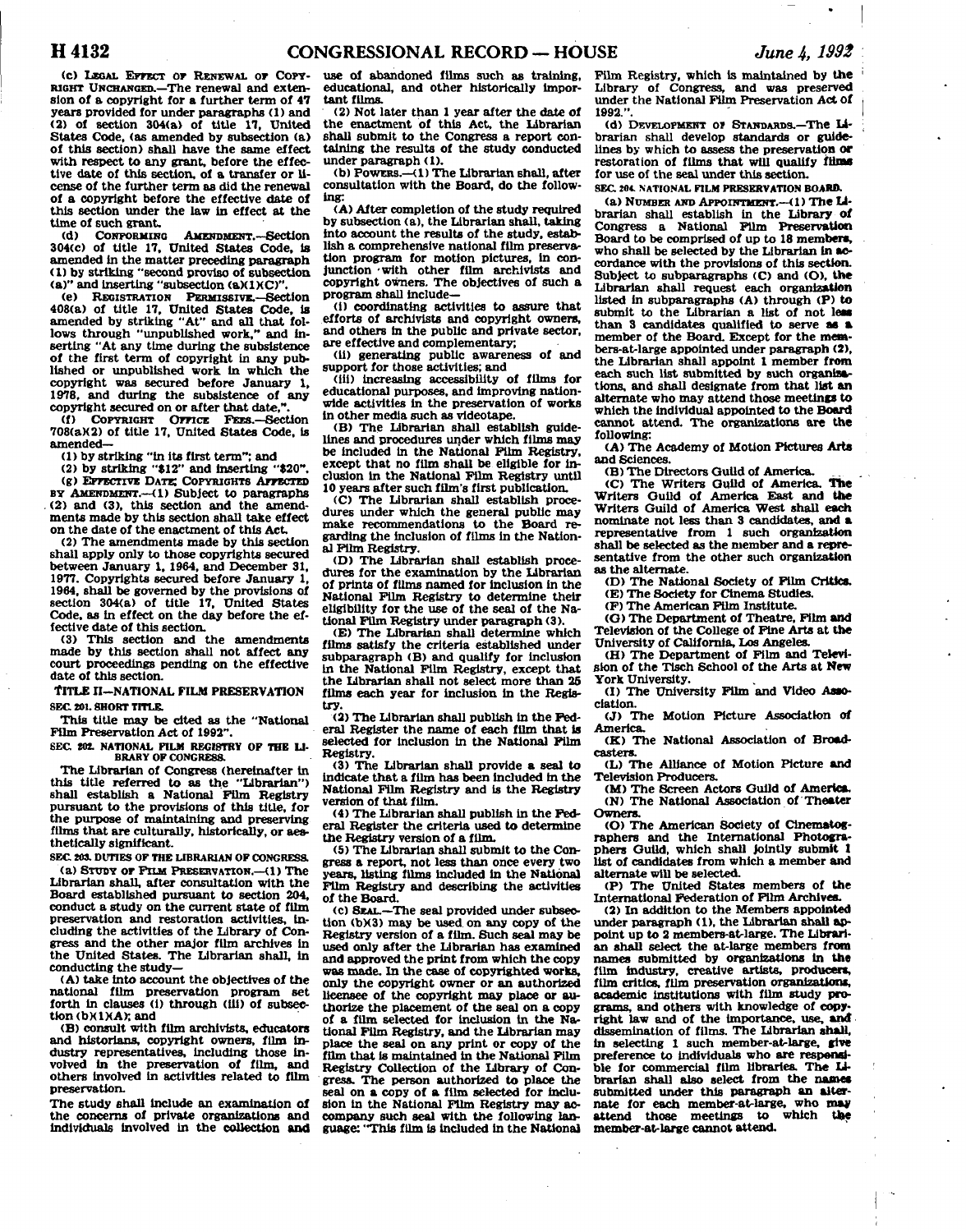**(W CHAIRPERSON.—The Librarian shall appoint 1 member of the Board to serve as Chairperson.** 

**<c) TEBM OF OFFICE.—<1) The term of each member of the Board shall be 3 years, except** that there shall be no limit to the **number of terms that any individual number may serve.** 

**(2) A vacancy In the Board shall be filled in the manner in which the original appointment was made under subsection (a), except that the Librarian may fill the vacancy from a list of candidates previously submitted by the organization or organizations involved. Any member appointed to fill a vacancy before the expiration of the term for which his or her predecessor was appointed shall be appointed only for the remainder of such term.** 

**(d) QUORUM.—9 members of the Board shall constitute a quorum but a lesser number may hold hearings.** 

**(e) BASIC PAT.—Members of the Board shall serve without pay. While away from their home or regular places of business in the performance of functions of the Board, members of the Board shall be allowed travel expenses, including per diem in lieu of subsistence, in the same manner as per-**

**aons** employed intermittently in Govern**ment service are allowed expenses under** 

**i . section 5701 of title 5, United States Code. ! (f) MEETINGS.—The Board shall meet at least once each calendar year. Meetings shall be at the call of the Librarian.** 

**(g) CONFLICT OF INTEREST.—The Librarian shall establish rules and procedures to address any potential conflict of interest between a member of the Board and the responsibilities of the Board.** 

**SBC 205. RESPONSIBILITIES AND POWERS OP BOARD.** 

**(a) IN GENERAL.—The Board shall review nominations of films submitted to It for in-***V* **elusion in the National Film Registry and ' shall consult with the Librarian, as provided in section 203, with respect to the inclusion of such films In the Registry and the preservation of these and other films that are culturally, historically, or aesthetically significant.** 

**(b) NOMINATION OF FILMS.—The Board shall consider, for inclusion in the National Film Registry, nominations submitted by the general public as well as representatives of the film industry, such as the guilds and societies representing actors, directors, screenwriters, cinematographera and other creative artists, producers, film critics, film preservation organizations, and representatives of academic Institutions with film study programs. The Board shall nominate not more than 25 films each year for inclusion In the Registry.** 

**(c) GENERAL POWERS.—The Board may, for the purpose of carrying out its duties, hold such hearings, sit and act at such times and places, take such testimony, and receive such evidence, as the Librarian and the Board considers appropriate.** 

**SEC. 206. NATIONAL FILM REGISTRY COLLECTION OF THE LIBRARY OF CONGRESS.** 

**(a) ACQUISITION OF ARCHIVAL QUALITY** Corius.-The Librarian shall endeavor to **obtain, by gift from the owner, an archival quality copy of the Registry version of each film included in the National Film Registry. Whenever possible, the Librarian shall endeavor to obtain the best surviving materials, including preprint materials.** 

**<b) ADDITIONAL MATERIALS.—The Librarian •ball endeavor to obtain, for educational and research purposes, additional materials related to each film included in the National Film Registry, such as background materials, production reports, shooting scripts (including continuity scripts) and other similar materials.** 

 $\sim$ 

**(c) PROPERTY or UNITED STATES—All copies of films on the National Film Registry that are received by the Librarian and other materials received by the Librarian under subsection (b) shall become the property of the United States Government, subject to the provisions of title 17, United States Code.** 

**(d) NATIONAL FILM REGISTRY COLLEC-TION.—All copies of films on the National Film Registry that are received by the Librarian and other materials received by the Librarian under subsection (b) shall be maintained in a special collection in the Library of Congress to be known as the "National Film Registry Collection of the Library of Congress". The Librarian shall, by regulation, and in accordance with title 17, United States Code, provide for reasonable access to films in such collection for scholarly and research purposes.** 

**SEC 207. SEAL OF THE NATIONAL FILM REGISTRY. (a) USE OP THE SEAL.—<1) NO person shall knowingly distribute or exhibit to the public a version of a film which bears the seal described In section 203(b)(3) If such film—** 

**(A) is not Included in the National Film Registry; or** 

**(B) is included in the National Film Registry, but such copy was not made from a print that was examined and approved for the use of the seal by the Librarian under section 203(c).** 

**(2) No person shall knowingly use the seal described in section 203(b)(3) to promote any version of a film other than a Registry version.** 

**(b) EFFECTIVE DATE OF THE SEAL.—The use of the seal described in section 203(b)(3) shall be effective for each film after the Librarian publishes in the Federal Register the name of that film as selected for inclusion in the National Film Registry.** 

**SEC 208. REMEDIES.** 

**(a) JURISDICTION.—The several district courts of the United States shall have Jurisdiction, for cause shown, to prevent and restrain violations of section 207(a).** 

**(b) RELIEF.—(1) Except as provided in paragraph (2), relief for a violation of section 207(a) shall be limited to the removal of the seal of the National Film Registry from the film involved in the violation.** 

**(2) In the case of a pattern or practice of the willful violation of section 207(a), the United States district courts may order a civil.fine of not more than \$10,000 and appropriate injunctive relief.** 

**SEC 209. LIMITATIONS OF REMEDIES.** 

**The remedies provided in section 208 shall be the exclusive remedies under this title, or any other Federal or State law. regarding the use of the seal described in section 203(b)(3).** 

**SEC 210. STAFF OF BOARD; EXPERTS AND CON-SULTANTS.** 

**(a) STAFF.—The Librarian may appoint and fix the pay of such personnel as the Librarian considers appropriate to carry out this title.** 

**(b) EXPERTS AND CONSULTANTS.—The Librarian may, in carrying out this title, procure temporary and intermittent services under section 3109(b) of title 5, United States Code, but at rates for individuals not to exceed the daily equivalent of the maximum rate of basic pay payable for GS-15 of the General Schedule. In no case may a member of the Board be paid as an expert or consultant under such section.** 

**SEC 211. DEFINITIONS.** 

**As used in this title—** 

**(1) the term "Librarian" means the Librarian of Congress;** 

**(2) the term "Board" means the National Film Preservation Board;** 

**(3) the term "film" means a "motion picture" as defined in section 101 of title 17. United States Code, except that such term does not include any work not originally fixed on film stock, such as a work fixed on videotape or laser disks;** 

**(4) the term "publication" means "publication" as defined in section 101 of title 17, United States Code; and** 

**(5) the term "Registry version" means, with respect to a film, the version of the film first published, or as complete a version as the bona fide preservation and restoration activities by the Librarian, an archivist other than the Librarian, or the copyright owner can compile in those cases where the original material has been irretrievably lost. SEC 212. AUTHORIZATION OF APPROPRIATIONS.** 

**There are authorized to be appropriated to the Librarian such sums as are necessary to carry out the provisions of this title, but in no fiscal year shall such sum exceed \$250,000.** 

**SEC. 212. EFFECTIVE DATE.** 

**The provisions of this title shall be effective for four years beginning on the date of the enactment of this Act. The provisions of this title shall apply to any copy of any film, including those copies of films selected for Inclusion In the National Film Registry under the National Film Preservation Act of 1988, except that any film so selected under such Act shall be deemed to have been selected for the National Film Registry under this title.** 

**SEC 214. REPEAL.** 

**The National Film Preservation Act of 1988 (2 UJ3.C. 178 and following) is repealed.** 

**TITLE III—OTHER COPYRIGHT PROVISIONS SEC 101. REPEAL OF COPYRIGHT REPORT TO CON-**

**GRESS. Section 108(i) of title 17, United States Code, is repealed.** 

**Mr. BROOKS (during the reading). Mr. Speaker, I ask unanimous consent that the amendment in the nature of a substitute be considered as read and printed in the RECORD.** 

**The SPEAKER- pro tempore (Mr. MAZZOLI). IS there objection to the request of the gentleman from Texas?** 

**There was no objection.** 

**The SPEAKER pro tempore. The gentleman from Texas [Mr. BROOKS] is recognized for 1 hour.** 

**Mr. BROOKS. Mr. Speaker, I yield myself such time as I may consume.** 

**Mr. Speaker, S. 756, the Copyright Amendments Act of 1992, includes three titles that will enhance the operation of our Nation's copyright system. It incorporates the substance of two bills that were considered by the Committee on the Judiciary and passed earlier in this Congress: H.R. 2372, which passed the House last November 25, and H.R. 1612, which passed last November 18.** 

**Title I, the Copyright Renewal Act of 1991, provides for the automatic renewal of copyrighted works that were published before January 1, 1978. It would replace an archaic renewal system that in the past has occasionally worked an injustice on copyright holders.** 

Title II of S. 756 reauthorizes the **National Film Preservation Board for an additional 4 years. The Board was established in 1988 to recommend**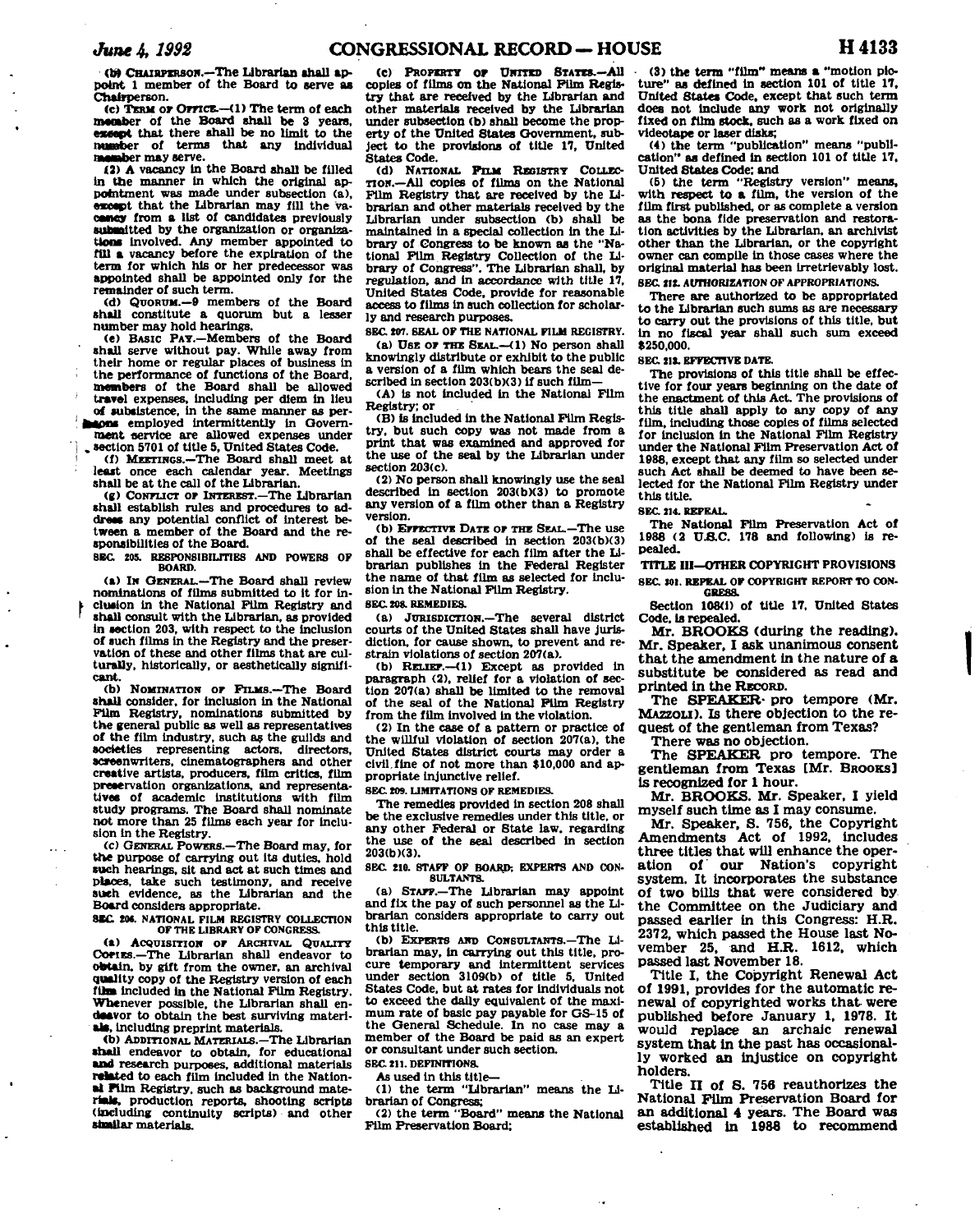films for placement on a national film registry, and to carry out other film preservation and labeling responsibilities with respect to films on the registry. Title II of the bill will continue the Board with some modifications and provide a modest authorization of \$250,000 a year to carry out these responsibilities.

The remaining title of S. 756, title III, simply repeals an obsolete reporting requirement relating to photocopying of copyrighted works by libraries.

Mr. Speaker, I urge adoption of S. 756, as amended, and I want to take this opportunity to pay tribute to the chairman of the Subcommittee on Intellectual Property and Judicial Administration, the gentleman from New Jersey [Mr. HUGHES]. As usual, he is overseeing these copyright related matters, as well as all other issues in his subcommittee's jurisdiction, with the highest competence and diligence, and in that he has been aided and abetted by none other than the gentleman from California [Mr. MOORHEAD].

Mr. Speaker, I yield 3 minutes to the gentleman from California [Mr. MOOR-HEAD].

Mr. MOORHEAD. Mr. Speaker, this bill relates in part to the National Film Preservation Act program that has been on the books for some time and is very, very important to the people of this country. We passed all three pieces of this legislation in the House of Representatives previously. The Senate had passed slightly different versions and for some time the chairman of our subcommittee, the gentleman from New Jersey [Mr. HUGHES], the chairman of the full committee, the gentleman from Texas [Mr. BROOKS], and myself and others have dealt with the Senate in trying to reconcile the differences between the different versions of the legislation. We have been successful in accomplishing this, and I think that the bill that we have before our colleagues today is one that is of great benefit in this area and will accomplish the job that we all wanted to accomplish.

I want to compliment the gentleman from New Jersey [Mr. HUGHES] for his efforts in this particular piece of legislation. He has done a marvelous job, and I want to also compliment the gentleman from Texas [Mr. BROOKS], the chairman of the full committee who, as always, has done a very fine job in bringing about the result that we have before us today.

Mr. Speaker, I ask for strong support for this legislation.

Mr. BROOKS. Mr. Speaker, I yield 5 minutes to the distinguished gentleman from New Jersey [Mr. HUGHES], chairman of the subcommittee.

(Mr. HUGHES asked and was given permission to revise and extend his remarks.)

Mr. HUGHES. Mr. Speaker, S. 756 consists of three titles designed to improve this Nation's copyright system and continue important film preserva-

tion efforts. The bill is an amendment in the nature of a substitute incorporating, with amendments, two bills passed by the House during the first session of this Congress. Titles I and II incorporate, as amended, H.R. 2372, passed by the House on November 25, 1991. Title III incorporates, as amended, H.R. 1612, passed by the House on November 18,1991.

Title I is the Copyright Renewal Act of 1991. This title reforms the archaic renewal system presently in place for copyrighted works published before January 1,1978, by providing for their automatic renewal. Currently, authors of works first published between 1964 and 1977 must file a timely renewal application with the Copyright Office during the 28th year after the first publication; Failure to file such an application results in loss of a second, 47 year term of protection, called the renewal term. The renewal requirements are highly technical and have resulted in the unintended loss of valuable copyrights. In addition to countless individuals who do not have knowledge of the requirements, even famous directors such as Frank Capra have fallen victim. Capra's "It's a Wonderful Life," starring Jimmy Stewart and Donna Reed, went into the public domain when the film production company that owned the copyright went bankrupt and no one was around to file the renewal application.

S. 756 will prevent such losses. At the same time, the bill recognizes that public records containing information about the creation and ownership of copyrighted works are desirable. In order to encourage—but not require copyright owners to provide such information, the bill contains incentives for copyright owners to continue to file renewal applications.

First, a renewal registration will give the copyright owner prima facie evidence of the validity of the copyright. Second, consistent with the Supreme Court's 1990 decision in Stewart versus Abend, where the author dies before the renewal term begins, a renewal registration will prevent the exploitation during the renewal term of derivative works prepared during the original term under a license from the copyright owner, unless authorization is obtained from the author's successors. Of course, as under current law, if the author lives until the renewal period vests, any contract permitting exploitation of the derivative work during the renewal term is enforceable according to the terms of the contract.

The bill also clarifies when the renewal period vests. Where a renewal application has been made within 1 year prior to the expiration of the original term, the renewal term vests in the person who was entitled to the renewal at the time the application was made. However, where no application or registration is made during the 28th year of the original term, the renewal term vests, on the first day of the 29th year, in the person entitled to

the renewal on the last day of that 28th year.

S. 756, as amended by the substitute bill before us today, contains a few improvements over H.R. 2372 as previously passed by the House. First, the substitute bill deletes a provision giving the Register of Copyrights the authority, by regulation, to require an original term registration when no such registration has been made at the time a renewal application is filed. While I agree that copyright informa-. tion regarding the original term may be useful, the Copyright Office can obtain this information administratively simply by amending its existing renewal form. There is no need to require two separate applications and two separate fees. The substitute bill therefore contains amendments<br>making an original registration making an original unncessary when a renewal registate tion is sought during the renewed  $\frac{1}{2}$ extended term. At the same time, the bill gives the Register of Copyrights. authority to request information about the original term when a renewal application is filed and there is  $\overline{0}$ . original registration.

Under the amendment, a renewal registration alone is sufficient to satisfy the requirements of sections 205(c)(2), 405, 406, 411, and 412. The effective date of the registration is that provided in section 410(d).

The substitute bill also revises provisions on remedies. The approach taken in the substitute bill is best described as parallelism: Works subject to automatic renewal under the bill will be entitled to the same remedies, but under the same conditions, as works created on or after January 1, 1978, the effective date of the 1976 Copyright Act. Thus, all works, regardless of the date of their creation, are treated identically. This is particularly important in connection with the statutory damages and attorney's fees provided for in sections 504(c)(2) and 505, respectively. For these remedies, the requirements of Section 412 apply in pari materia to original registrations and to situations where only a renewal registration is obtained.

Title II reauthorizes the National Film Preservation Board for a period of 4 years from the date of enactment. An important component of the title is a study to be conducted by the Librarian of Congress not later than 1 year after the date of enactment concerning the current state of film preservation and restoration activities. That study shall include an examination of the concerns of private organizations and individuals involved in the collection and use of films abandoned by their copyright owners, including training and educational films.

Title III repeals the requirement that the Copyright Office, every 5 years, report to Congress the extent to which section 108 of title XVII—governing the conditions under which library photocopying is permissible